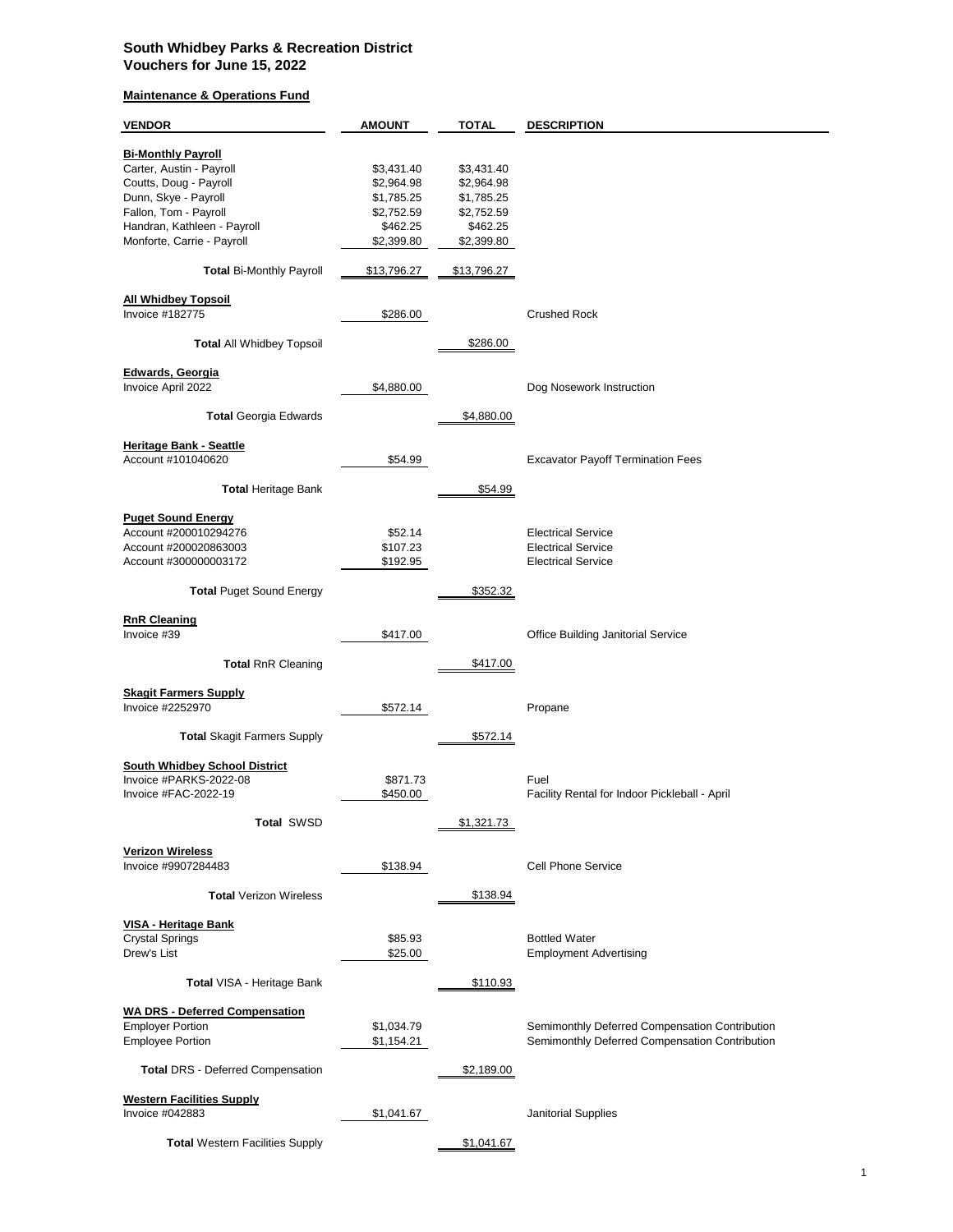| <b>Whidbey Telecom</b><br>Account #116982                                                                                                                                                   | \$520.91                                                                       |                                                                                | Telephone, Internet, Web Hosting & Alarm Monitoring       |
|---------------------------------------------------------------------------------------------------------------------------------------------------------------------------------------------|--------------------------------------------------------------------------------|--------------------------------------------------------------------------------|-----------------------------------------------------------|
| <b>Total Whidbey Telecom</b>                                                                                                                                                                |                                                                                | \$520.91                                                                       |                                                           |
|                                                                                                                                                                                             | \$25,681.90                                                                    | \$25,681.90                                                                    | TOTAL M&O Fund vouchers prior to June 15, 2022            |
| Vouchers to be approved at the June 15, 2022, Board meeting:                                                                                                                                |                                                                                |                                                                                |                                                           |
| <b>Monthly Payroll</b>                                                                                                                                                                      |                                                                                |                                                                                |                                                           |
| Carter, Austin - Payroll<br>Coutts, Doug - Payroll<br>Dunn, Skye - Payroll<br>Fallon, Tom - Payroll<br>Gossler, Alex - Payroll<br>Handran, Kathleen - Payroll<br>Monforte, Carrie - Payroll | \$3,431.40<br>\$2,964.98<br>\$1,785.25<br>\$2,752.59<br>\$462.25<br>\$2,399.80 | \$3,431.40<br>\$2,964.98<br>\$1,785.25<br>\$2,752.59<br>\$462.25<br>\$2,399.80 |                                                           |
| <b>Total Bi-Monthly Payroll</b>                                                                                                                                                             | \$13,796.27                                                                    | \$13,796.27                                                                    |                                                           |
| <b>All Whidbey Topsoil</b><br><b>Invoice #182803</b>                                                                                                                                        | \$274.42                                                                       |                                                                                | <b>Crushed Rock</b>                                       |
| <b>Total All Whidbey Topsoil</b>                                                                                                                                                            |                                                                                | \$274.42                                                                       |                                                           |
| Delta Dental<br>Group #7049                                                                                                                                                                 | \$488.80                                                                       |                                                                                | Monthly Dental Insurance                                  |
| <b>Total Delta Dental</b>                                                                                                                                                                   |                                                                                | \$488.80                                                                       |                                                           |
| <b>Edwards, Georgia</b><br>Invoice dated 606/06/22                                                                                                                                          | \$5,176.00                                                                     |                                                                                | Dog Nosework Instruction for April-June 2022              |
| <b>Total Georgia Edwards</b>                                                                                                                                                                |                                                                                | \$5,176.00                                                                     |                                                           |
| <b>Great America Financial Services</b><br>Invoice #331761751                                                                                                                               | \$167.45                                                                       |                                                                                | Copier Lease                                              |
| <b>Total Great America Financial Services</b>                                                                                                                                               |                                                                                | \$167.45                                                                       |                                                           |
| <b>Heritage Bank - Seattle</b><br>Account #101382110                                                                                                                                        | \$3,495.48                                                                     |                                                                                | Jacobson Mower Quarterly Loan Payment                     |
| <b>Total Heritage Bank</b>                                                                                                                                                                  |                                                                                | \$3,495.48                                                                     |                                                           |
| <b>Horizon</b><br>Invoice #2M126409                                                                                                                                                         | \$482.27                                                                       |                                                                                | Herbicide                                                 |
| <b>Total Horizon</b>                                                                                                                                                                        |                                                                                | \$482.27                                                                       |                                                           |
| <b>Island County Facilities Mgmt</b><br>Monthly Lease                                                                                                                                       | \$439.78                                                                       |                                                                                | <b>Building Lease</b>                                     |
| <b>Total Island County Facilities Mgmt</b>                                                                                                                                                  |                                                                                | \$439.78                                                                       |                                                           |
| <u><b>Island Disposal</b></u><br>Invoice #7133179S144<br>Invoice #7133292S144                                                                                                               | \$354.59<br>\$177.30                                                           |                                                                                | Refuse Removal - Park<br>Refuse Removal - Office Building |
| <b>Total Island Disposal</b>                                                                                                                                                                |                                                                                | \$531.89                                                                       |                                                           |
| <b>Monforte, Carrie</b><br>Washington State Department of Licensing                                                                                                                         | \$13.00                                                                        |                                                                                | Driving Record Request for New Employee Reimbursement     |
| <b>Total Monforte, Carrie</b>                                                                                                                                                               |                                                                                | \$13.00                                                                        |                                                           |
| <b>Morgan's Automotive</b><br>Invoice Dated 05/31/22                                                                                                                                        | \$1,636.58                                                                     |                                                                                | Van Fuel Tank Replacement                                 |
| <b>Total Morgan's Automotive</b>                                                                                                                                                            |                                                                                | \$1,636.58                                                                     |                                                           |